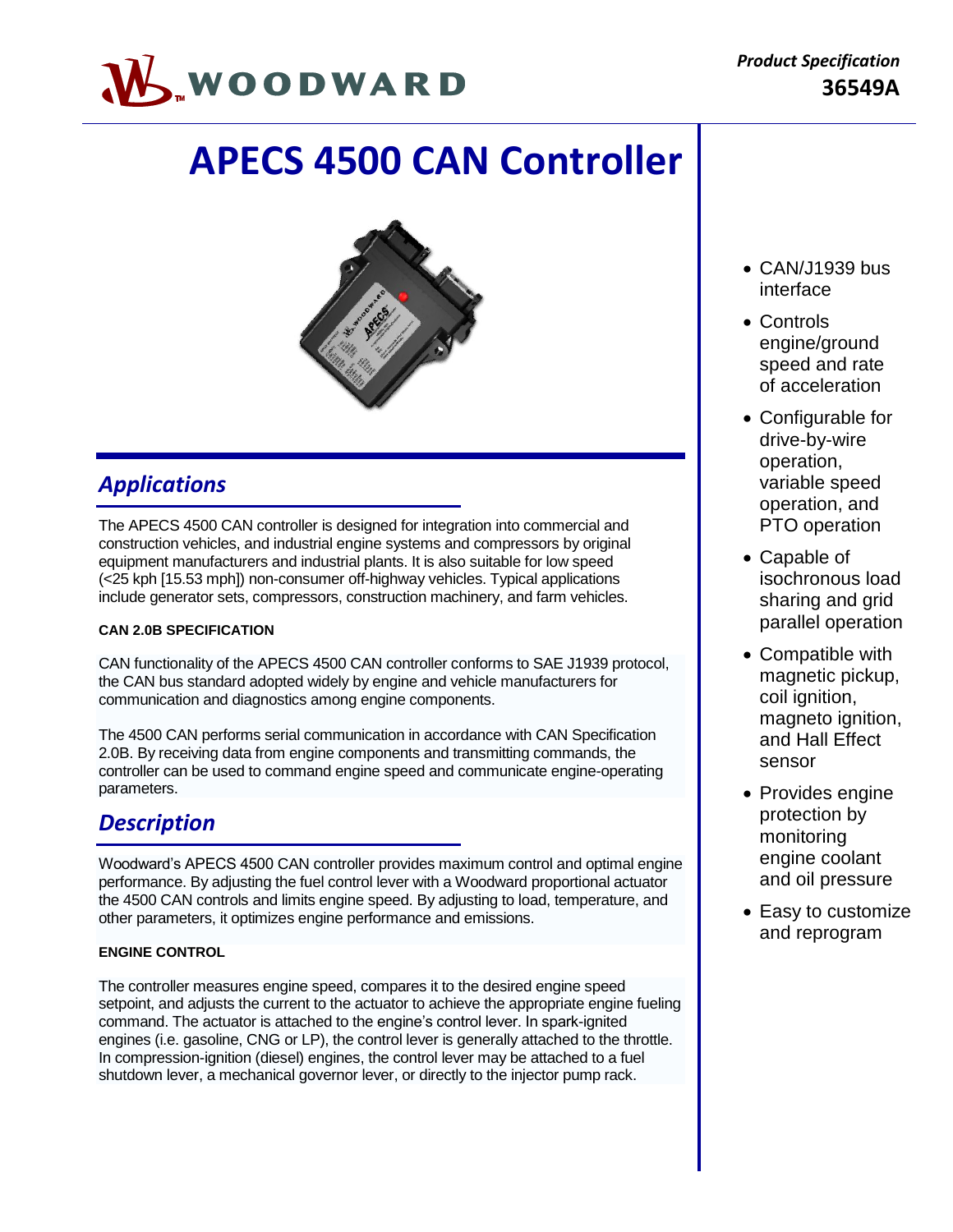| <b>Operating Temperature</b>                          | -40 °C to 85 °C (-40 °F to 185 °F)                         |
|-------------------------------------------------------|------------------------------------------------------------|
| <b>Power Input</b>                                    | 9-30 Vdc, reverse polarity protected                       |
| <b>Output to Actuator</b>                             | Pulse-width-modulated, 6A maximum                          |
| <b>Auxiliary Outputs</b>                              | 200 mA maximum                                             |
| <b>EMI Immunity (ISO 11452-1 &amp;</b><br>ISO 11452-2 | 100 V/m, 200 to 1000 MHz                                   |
| <b>Vibration</b>                                      | 6 Gs from 40 Hz to 2000 Hz                                 |
| <b>Shock</b>                                          | 20 Gs at 45 Hz                                             |
| Calibration                                           | Requires interface adapter and software<br>for calibration |
| <b>Enclosure</b>                                      | Deutsch enclosure with two 12-way sealed<br>connectors     |
| <b>Mounting</b>                                       | In engine compartment, but not on<br>engine itself         |
| Weight                                                | Approx. 0.27 kg (0.6 lb)                                   |

### *Dimensions*

APECS 4500 CAN has two 12-pin Deutsch connectors labeled J1 and J2. Deutsch part numbers are DTM06-12SA (J1) and DTM06-12SB (J2). Woodward mating connector kit part number is SA-4490. For installation instructions please refer to technical manual 36752, which is available at **[www.woodward.com/searchpublications.aspx](http://www.woodward.com/searchpublications.aspx)**.

Dimensions in brackets are in millimeters.





DRAWING NO. 5555-1217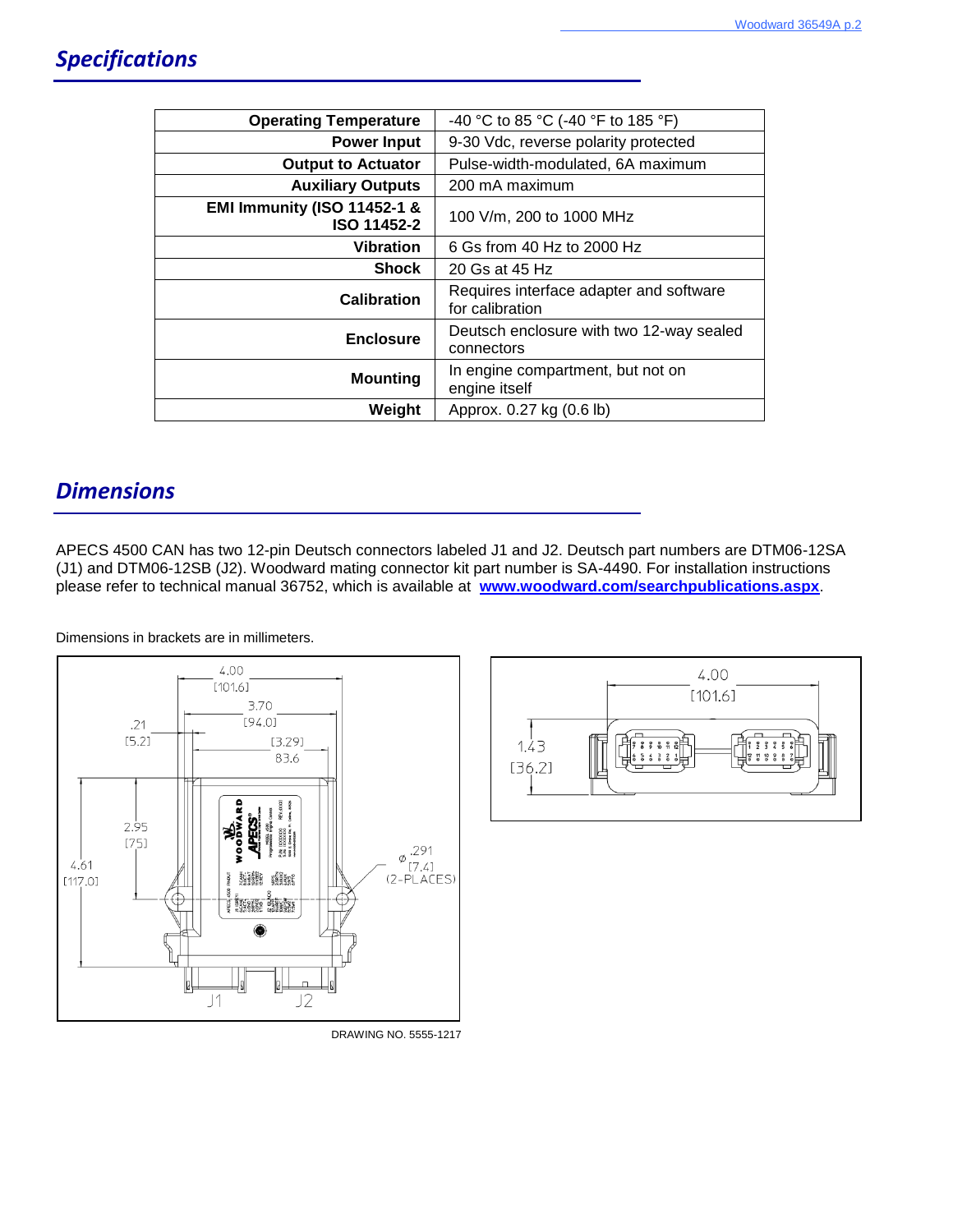- *CAN/J1939 bus interface* can be used to command engine speed and communicate engineoperating parameters.
- *Control capabilities* include engine/ ground speed control, rate of acceleration control, drive-by-wire operation, variable speed operation, and power take-off operation.
- *Calibration* is simple using ACT, Woodward's proprietary software. The controller can be calibrated on any IBM-compatible PC, allowing for easy customization and re-programmability.
- *Universal speed input* permits use with magnetic pickups, coil-type spark ignition systems, magneto spark ignition systems, and Hall Effect sensors.
- *Internal diagnostics* monitor engine operation and display fault codes to indicate engine or system malfunction. Built-in engine protection capability can monitor engine coolant and oil pressure.
- *Sealed, waterproof connectors* assure reliability in harsh environments.

### **Programmable Features**

- *Analog speed setpoint input* is suitable for use with a potentiometer or an accelerator pedal position sensor (idle verification available).
- *Analog speed bias input* is available for isochronous load sharing in stationary power generation applications.
- *Actuator current protection* protects actuator from burning out.
- *Autocrank* permits remote operation of engines.
- *Auxiliary output* drives a lamp or relay.
- *Droop governing* allows non-isochronous speed governing.
- *Engine protection input* protects against adverse conditions such as loss of engine oil pressure or excessive coolant temperature.
- *Engine start calibration* expedites special startup operations such as warm-up speed, reduced governor gains, and missing speed signal.
- *Overspeed / underspeed protection*
- *PID gain adjustment* allows governor response to be adjusted by user.
- *PTO switch input* permits selection between analog speed setpoint input and switched speed setpoint inputs in mobile applications.
- *Switched speed setpoint inputs* allow multiple speed settings using switches. This feature can be configured together with the analog input (speed pot) for a variety of speed select options*.*